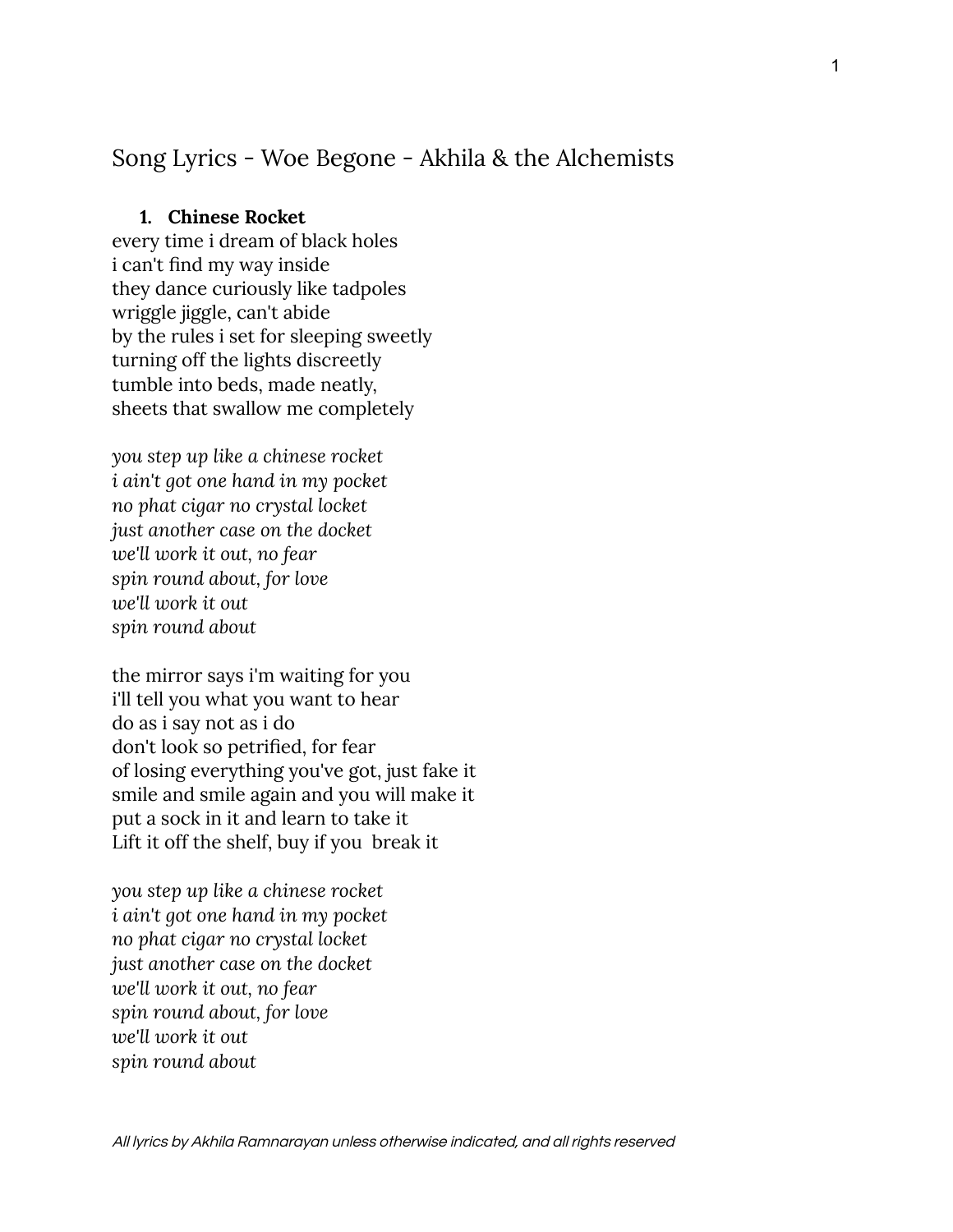skulking in bright reefs of coral crown-of-thorns sea stars wing past matelasse quatrefoil floral a quilt of shadows built to last through the dead of night, when we're all sleeping the moon across the sky is creeping listen to the lovers weeping for joy until their hearts are leaping

*you step up like a chinese rocket i ain't got one hand in my pocket no phat cigar no crystal locket just another case on the docket we'll work it out, no fear spin round about, for love we'll work it out spin round about*

### **2. House of Cards**

Will you see me to the back door? We'll make plans, think anarchy and smile We'll devise opportunities for equal exchange It's just a house of cards

We'll make a world of space-age demons Solar systems far from here We'll explode the myths overnight

*Somewhere in between pain and pleasure Is the place i like the best Somewhere through here and forever We'll find the ways to heal ourselves*

It's hard to say what's going here It should be clear we're all in it for a lark There's no sense in dreaming rules that don't make a difference It's just a house of cards We'll make a world of uniformed men With fire breathing steeds that fight We'll learn to say goodbye throughout our lives

*Somewhere in between pain and pleasure*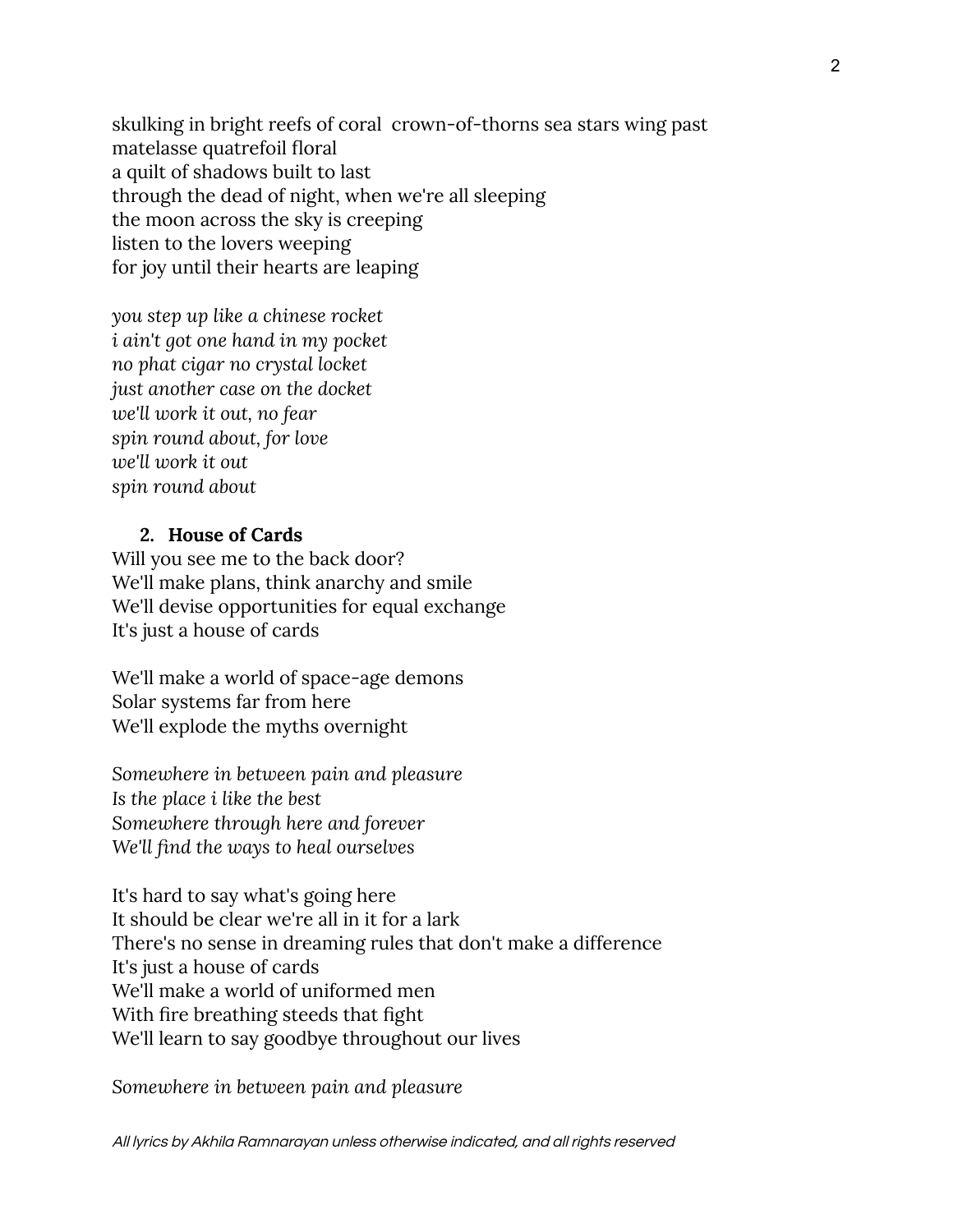*Is the place i like the best Somewhere through here and forever We'll find the ways to heal ourselves*

#### **3. Think Miyazaki**

*she be really wacky, think miyazaki hokusai just won't do, basho tickles too few butterflies surround her, no bell jar but an arbour fear not trusty feline, poised to make a beeline she's so high on life, higher than a kite, drifting out of sight*

anger welling deep inside nails bitten to the quick peonies that bloom and bubble cloy and cling and kick questions delicately posed curiously daunting deliciously haunting

*she be really wacky, think miyazaki hokusai just won't do, basho tickles too few butterflies surround her, no bell jar but an arbour fear not trusty feline, poised to make a beeline she's so high on life, higher than a kite, drifting in plain sight*

infidels in cheap hotels drowning in their drink tolling bells and gaming hells bordellos painted pink this is where we see ourselves celebrate the seasons the work of fickle elves

*she be really wacky, think miyazaki hokusai just won't do, basho tickles too few butterflies surround her, no bell jar but an arbour fear not trusty feline, poised to make a beeline she's so high on life, higher than a kite, drifting in plain sight*

moons have whiskers, tongues, and tails serpents hiss and kiss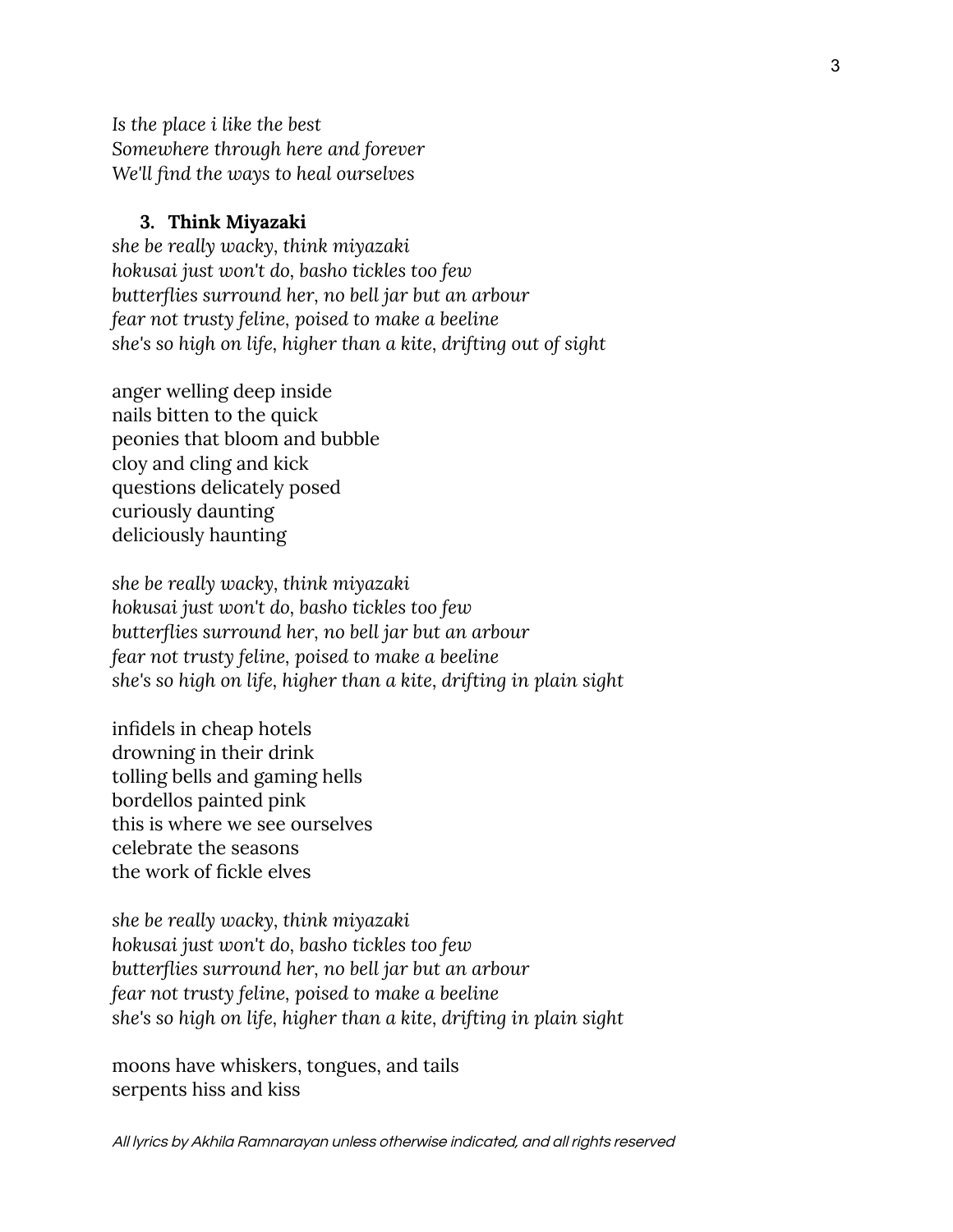they fly and flounder, faint and flail don't tell me nothing's amiss I saw your eyes glisten and fill Hope warring with hate I'm in that moment still

*she's so high on life, higher than a kite, drifting out of sight she's so high on life, higher than a kite, drifting out of sight she's so high on life, higher than a kite, drifting out of sight*

*she's so high on life, higher than a kite, drifting out of sight she's so high on life, higher than a kite, drifting out of sight she's so high on life, higher than a kite, drifting out of sight*

# **4. Woe Begone (Woebegone)**

Woe be gone From dusk to dawn No tears, here comes tomorrow Woe be gone No sighs forlorn No need to beg or borrow Look, the moon, Cries the loon where weeping willows wallow Dark and bright The starry night Archangels, elves, Apollo Woe be gone Though weary, worn No place for pain or sorrow

*If only I could fly, take a quick spin around the sky If only I could die, heaven or hell, just passing by*

Woebegone Faces drawn The pill is hard to swallow Woe be gone Let love adorn Each hill, each hearth, each hollow Fame, fortune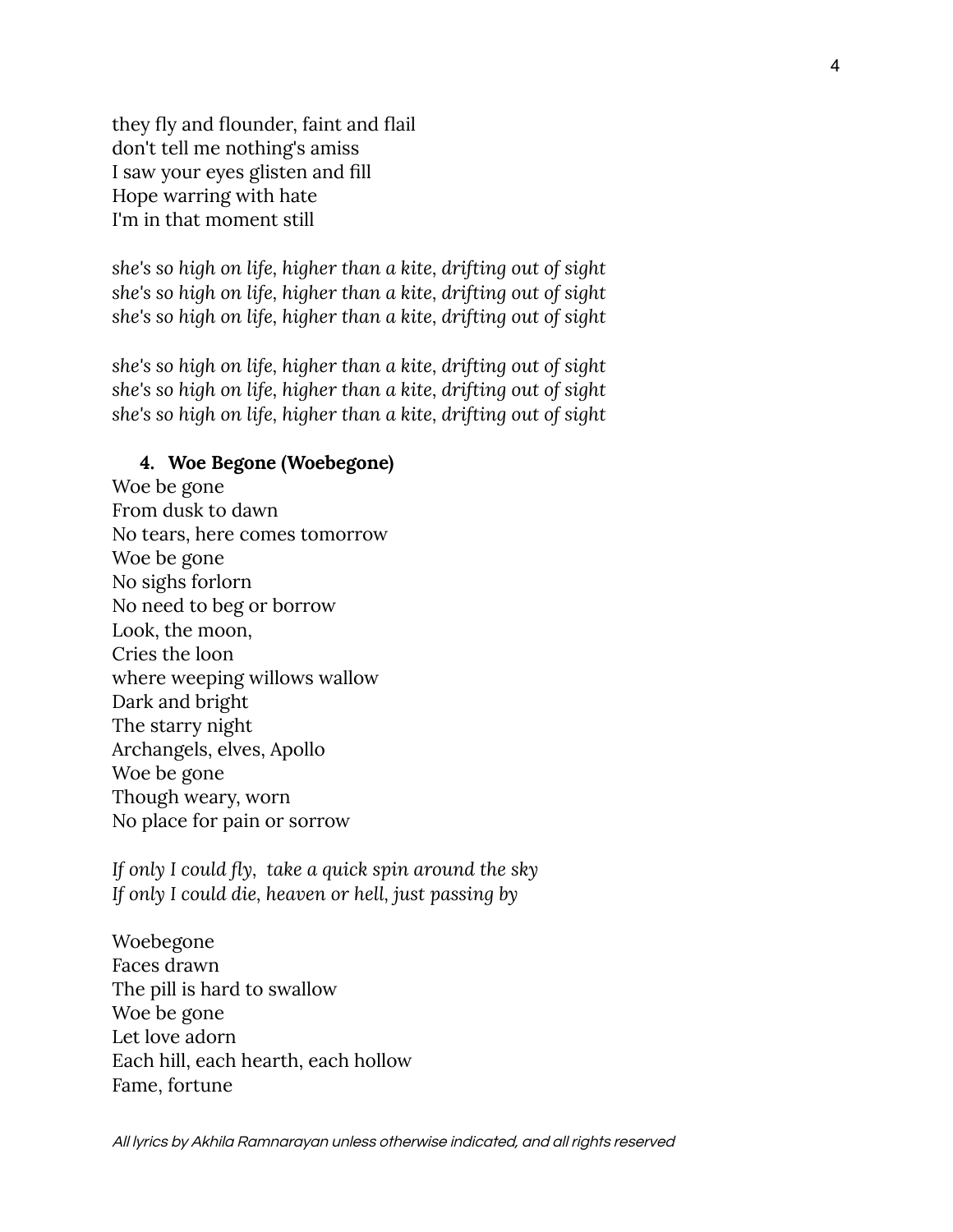Too late, too soon Sirens wail, foghorns bellow In tender light Wildflowers white Green grass, soft breezes, mellow Woe be gone Though weary, worn No place for pain or sorrow

*If only I could fly, take a quick spin around the sky If only I could die, heaven or hell, just passing by*

Woe be gone A new day is born No tears, here comes tomorrow

# **5. Here It Comes**

"akhilANDEshvari rakSamAm Agama sampradAya nipuNE shrI akhilANDEshvari rakSamAm…" *[Translation:](https://karnatik.com/c1481.shtml) Akhilandeshwari (goddess of the universe), please protect me… The one who is adept in the traditions of the Agamas (Vedas)*

- written and composed by Muthuswami Dikshitar (1775-1835)

i see the world outside bathed in the early light trees so perfectly still patience worn petal thin loops and lines form the gloom mirror lake, mystery rune there's no turning back now wait for the day to come

*and i say, i will play, as long as I know I can stay and i know, i will climb better today than yesterday and i feel, all the pain, i'm not afraid, i hear you say that you know, there's a song rising in my mind*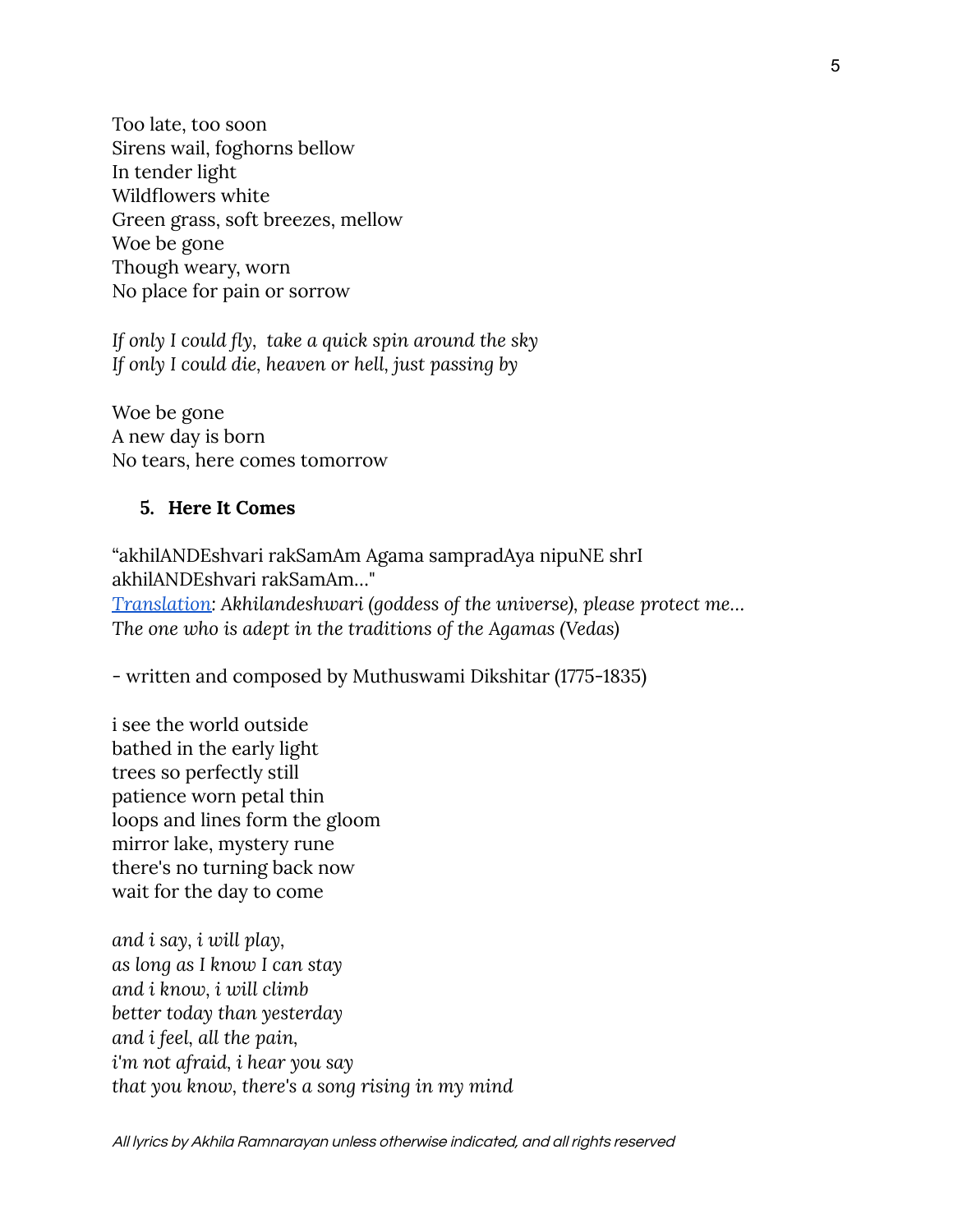*and i feel, all the love, i'm waiting for the sun, here it comes*

how do i count the ways howl in despair, disgrace bird in hand, stitch in time once again, two makes nine why did it take so long lost, forsaken, forlorn how could i be so sure i'd go nowhere no more

*and i say, i will play as long as I know I can stay and i know, i will find a better today than yesterday and i feel, all the pain, i'm not afraid, i hear you say that you know there's a sun rising in my mind and i feel, all the love, i'm waiting for the sun, here it comes*

*akhilANDEshvari rakSamAm…*

# **6. Endling**

~in memory of George the indigenous snail and inspired by biologist David Sischo~

*endling, n. The last surviving member of a species.*

i've got nothing to say today there's nothing to say i can't keep your demons at bay or chase them away

*come to me, where are you now? come to me, somewhere somehow come to me ...*

i wander lonely as a cloud

All lyrics by Akhila Ramnarayan unless otherwise indicated, and all rights reserved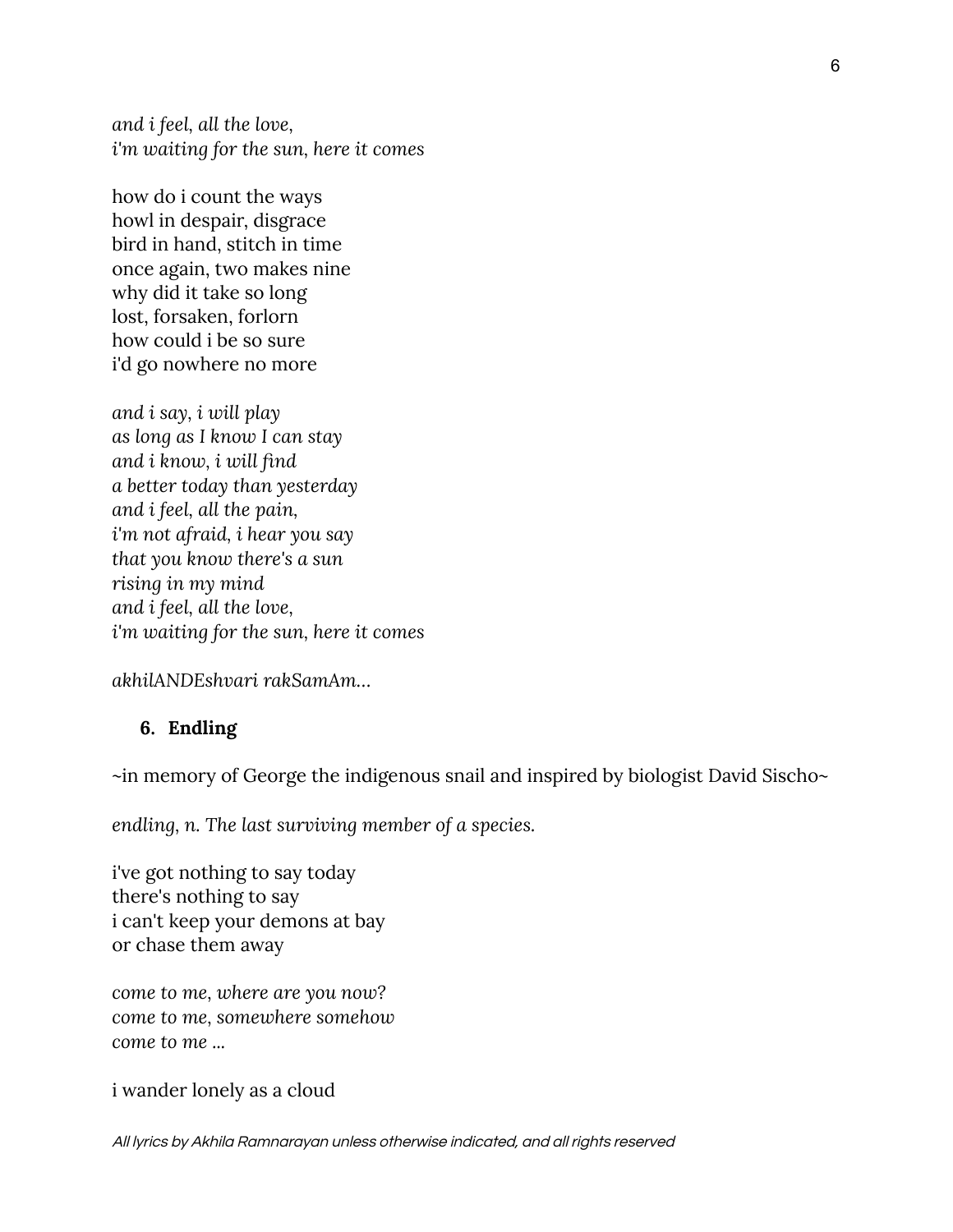alone in a crowd stand tall, head bloody yet unbowed! These words disavowed

*come to me, where are you now? come to me, somewhere somehow come to me ...*

out of time, nowhere to go out of time, nothing to show out of time, no tale to tell out of time, no cold like hell

*come to me, where are you now? come to me, somewhere somehow come to me ...*

#### Sonnet by <u>John Keats</u>:

*When I have fears that I may cease to be Before my pen has gleaned my teeming brain, Before high-pilèd books, in charactery, Hold like rich garners the full ripened grain; When I behold, upon the night's starred face, Huge cloudy symbols of a high romance, And think that I may never live to trace Their shadows with the magic hand of chance; And when I feel, fair creature of an hour, That I shall never look upon thee more, Never have relish in the faery power Of unreflecting love—then on the shore Of the wide world I stand alone, and think*

*Till love and fame to nothingness do sink.*

… out of time, nowhere to go out of time, nothing to show out of time, no tale to tell out of time, no cold like hell out of time, nowhere to fly out of time, the end is nigh out of time, no songs of old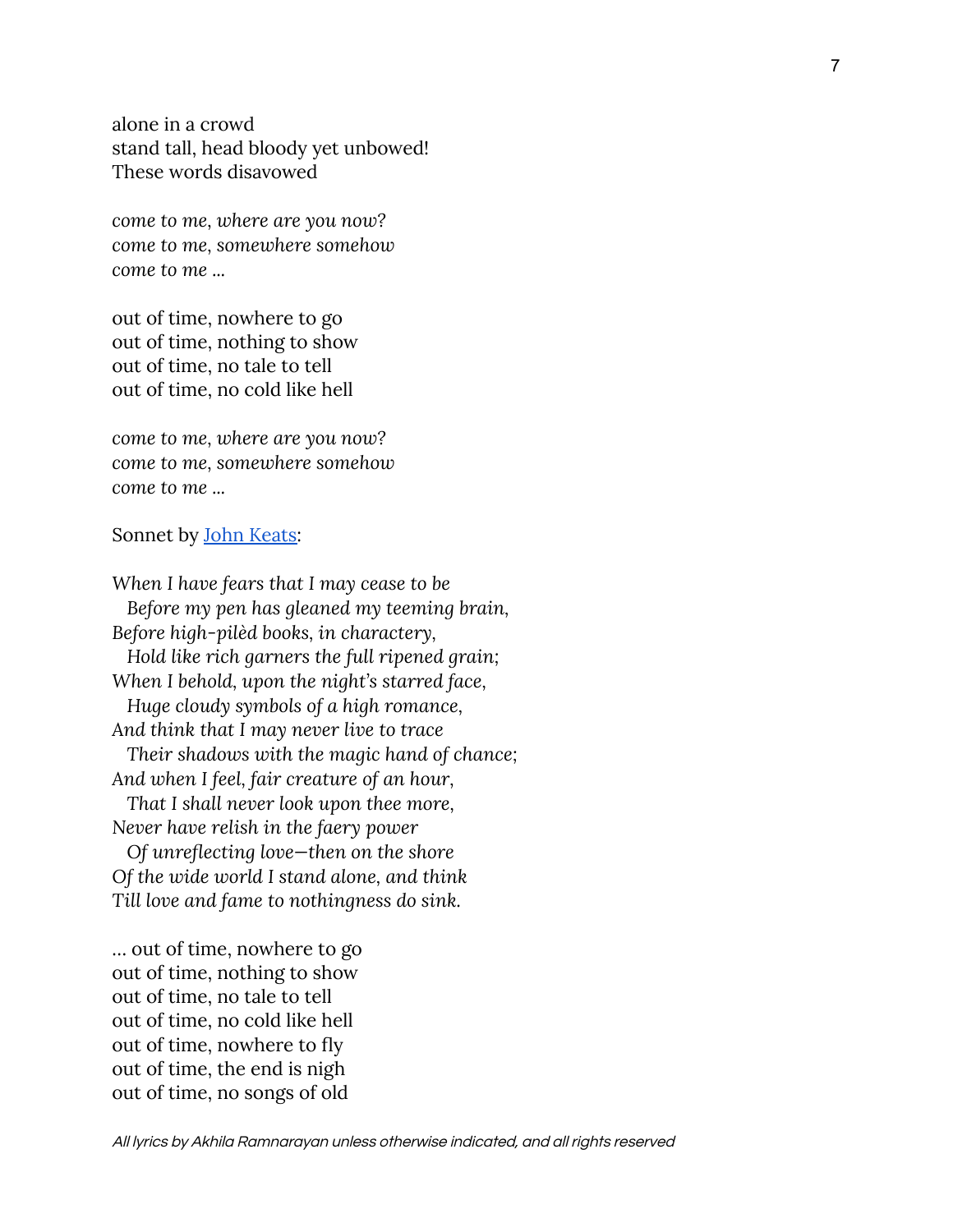out of time, no one to hold

*come to me, where are you now? come to me, somewhere somehow come to me (repeat once)*

#### **7. The Owl and the Pussycat**

-poem by **[Edward](https://www.poetryfoundation.org/poems/43188/the-owl-and-the-pussy-cat) Lear** 

The Owl and the Pussy-cat went to sea In a beautiful pea-green boat, They took some honey, and plenty of money, Wrapped up in a five-pound note. The Owl looked up to the stars above, And sang to a small guitar, "O lovely Pussy! O Pussy, my love, What a beautiful Pussy you are, What a beautiful Pussy you are, What a beautiful Pussy you are!"

### II

Pussy said to the Owl, "You elegant fowl! How charmingly sweet you sing! O let us be married! too long we have tarried: But what shall we do for a ring?" They sailed away, for a year and a day, To the land where the Bong-Tree grows And there in a wood a Piggy-wig stood With a ring at the end of his nose, With a ring at the end of his nose, With a ring at the end of his nose.

### III

"Dear Pig, are you willing to sell for one shilling Your ring?" Said the Piggy, "I will." So they took it away, and were married next day By the Turkey who lives on the hill. They dined on mince, and slices of quince, Which they ate with a runcible spoon; And hand in hand, on the edge of the sand,

All lyrics by Akhila Ramnarayan unless otherwise indicated, and all rights reserved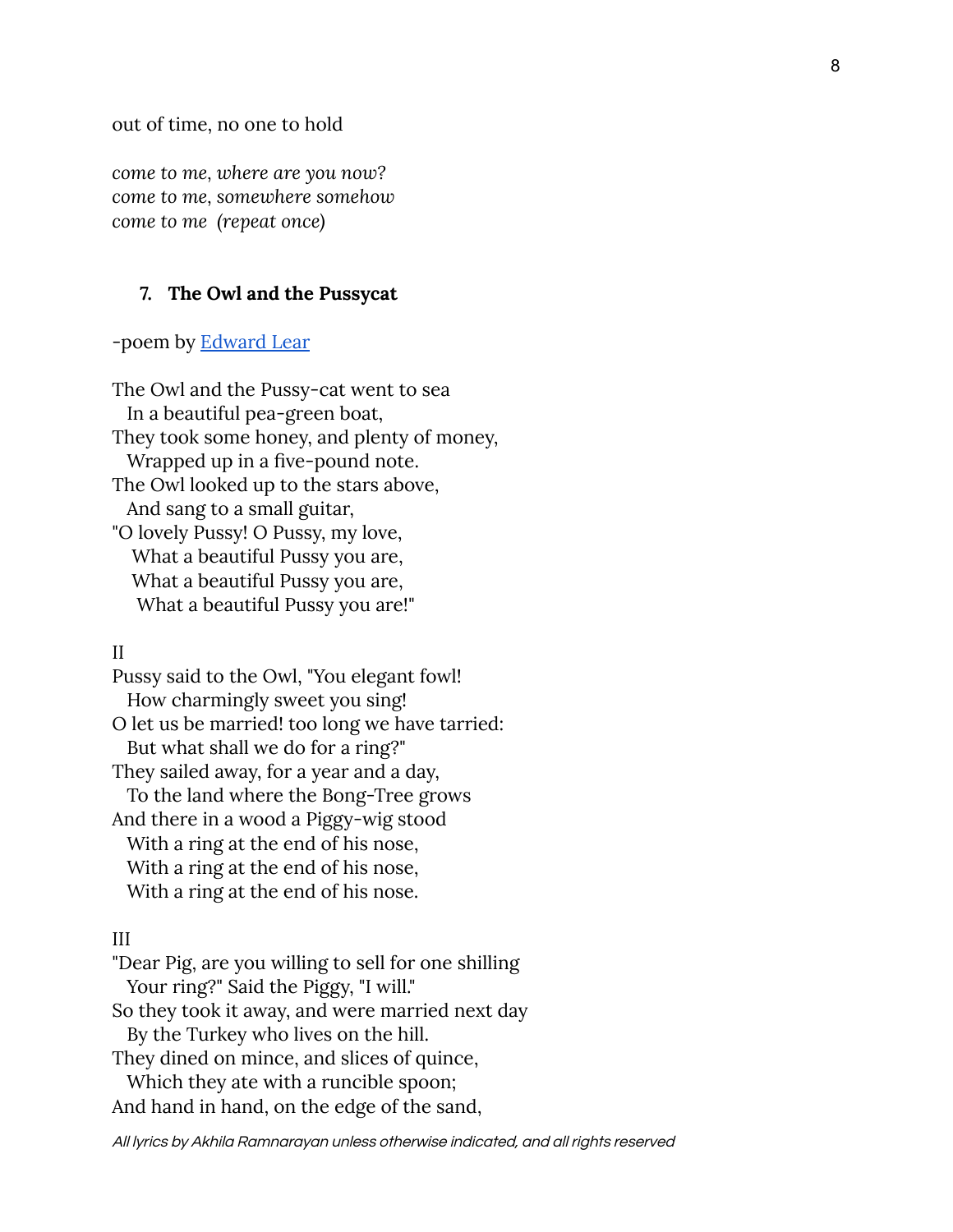They danced by the light of the moon, They danced by the light of the moon, They danced by the light of the moon.

### **8. Apocalypstick**

i could have sworn you said we've got some miles to go but then it seems we don't have too much time left here for now the world is burning everywhere flames are swirling will it all end before us while we sing verse and chorus

*apocalypstick, a shade so delicious, it's just shy of deep blue, and custom made for you, we're so solipsistic, this new doomsday dipstick, for sure we're no prophets, and we'll make no promise try it on for god's sake you will not find a sweeter deal, there's no way, there's no way*

whatever happens next i mean to tell no lies the future rich and strange we smile and we drown inside there's no room here for questions we've got to leave for certain we'll never fully understand how this game got so out of hand

*apocalypstick, a shade so delicious, it's just shy of deep blue, and custom made for you, we're*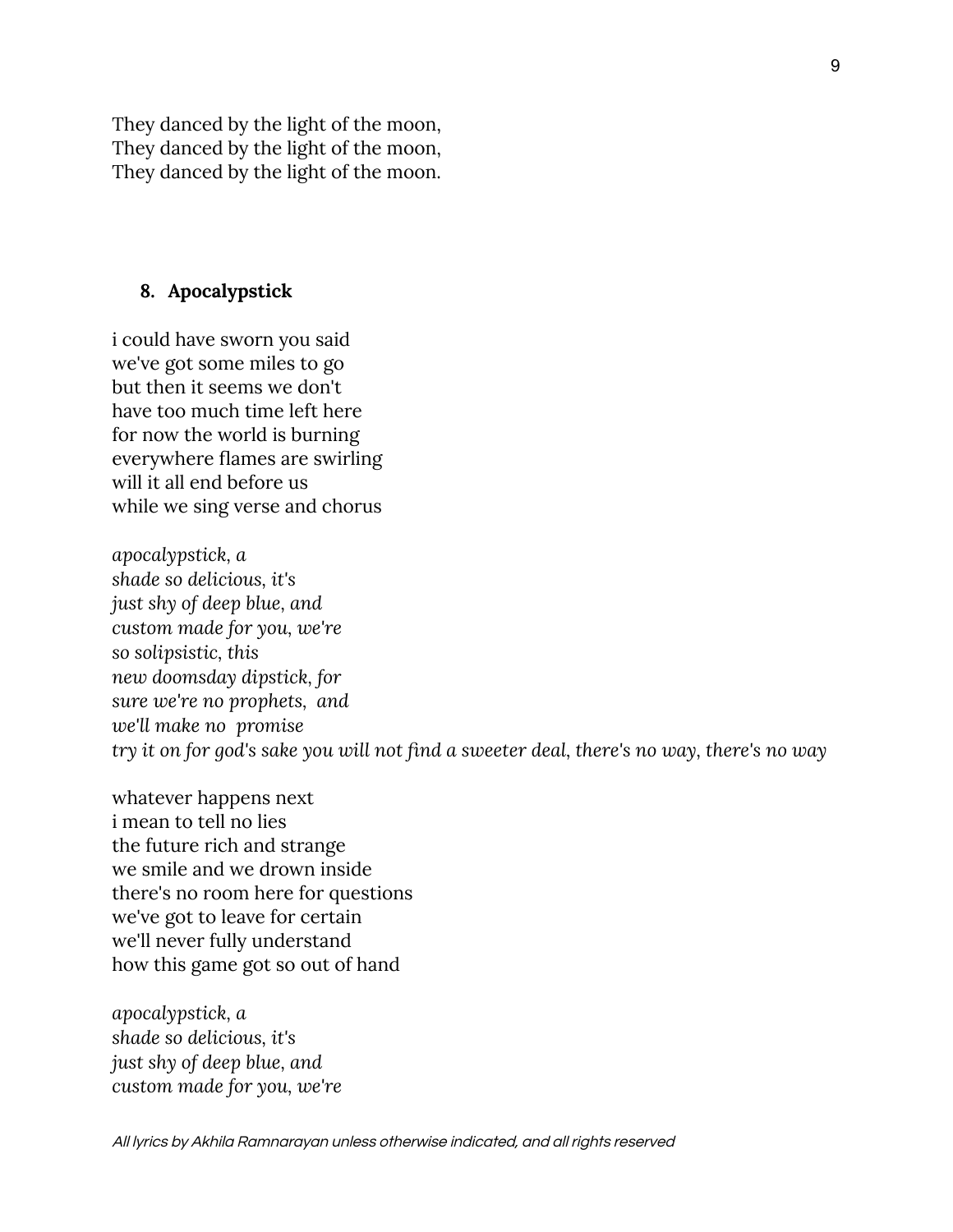*so solipsistic, this new doomsday dipstick, for sure we're no prophets, and we'll make no promise try it on for god's sake you will not find a sweeter deal, there's no way, there's no way*

i could have sworn it's fine we'll make it through somehow but then it seems we don't know how to live and love just now it's hard for you to see realms of new possibility peering at fear, uncertainty vanish into obscurity

*apocalypstick, a shade so delicious, it's just shy of deep blue, and custom made for you, we're so solipsistic, this new doomsday dipstick, for sure we're no prophets, and we'll make no promise try it on for god's sake you will not find a sweeter deal, there's no way, there's no way*

# Tamil verse by Subramania Bharati (1882-1921):

*Agni kunjondru kaNden - adhai Angoru kaattilOr pondhidai vaithaen Vendhu thaNindhadhu kaadu thazhal veerathil kunjendrum mooppendrum uNdO? Tatarikita tatarikita dhithom (4)*

[I found a tiny spark and placed it in a forest hollow the entire forest was burnt to ashes; When a fire blazes, are there such categories as spark and flame? Tatarikita tatirikita dhithom (syllables representing the fire's dance)]

Coda: